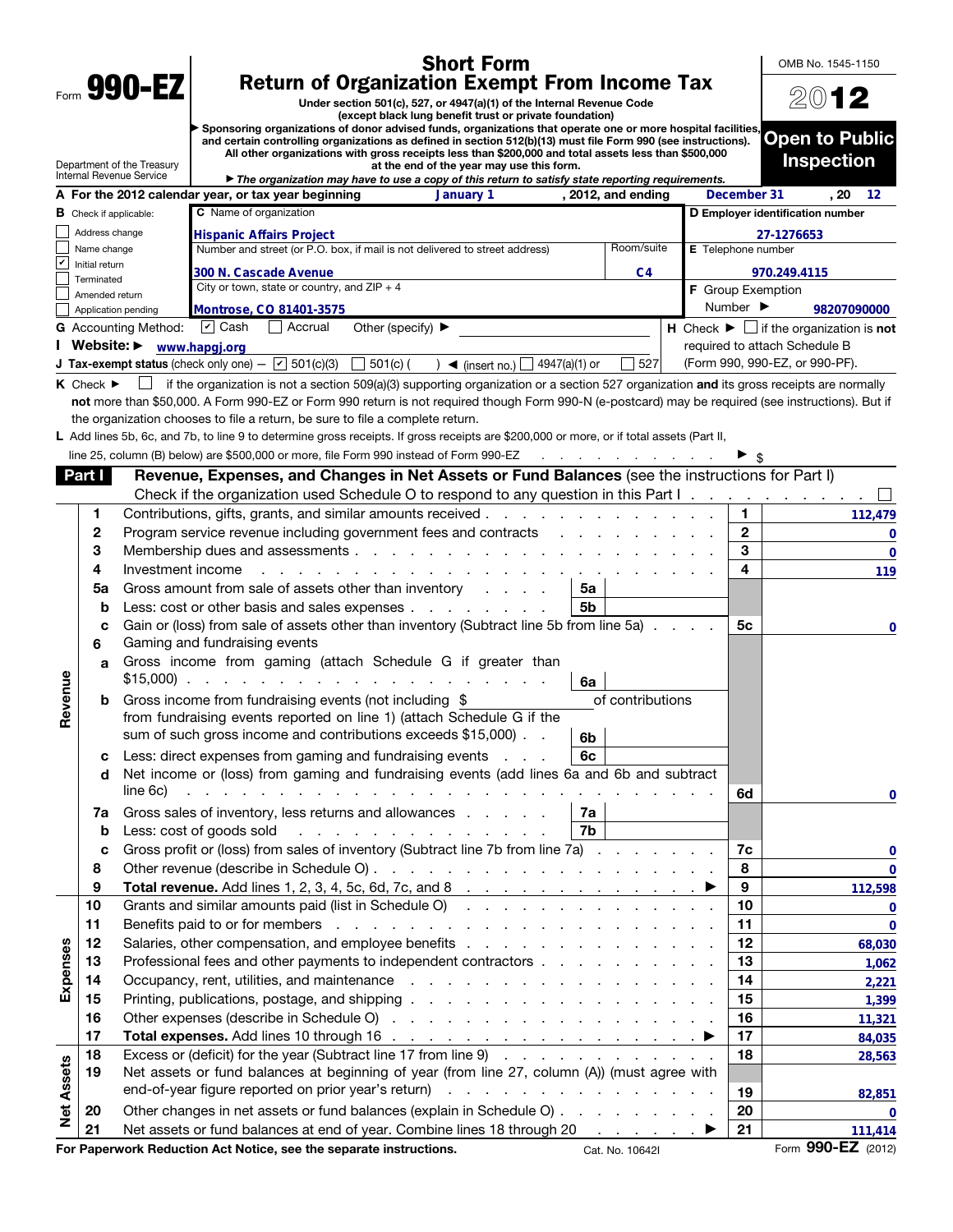|          | Form 990-EZ (2012)                                                                                                                                  |                                                        |                                       |                                                                         |            | Page 2                                                   |
|----------|-----------------------------------------------------------------------------------------------------------------------------------------------------|--------------------------------------------------------|---------------------------------------|-------------------------------------------------------------------------|------------|----------------------------------------------------------|
|          | <b>Balance Sheets</b> (see the instructions for Part II)<br>Part II                                                                                 |                                                        |                                       |                                                                         |            |                                                          |
|          | Check if the organization used Schedule O to respond to any question in this Part II.                                                               |                                                        |                                       |                                                                         |            | V                                                        |
|          |                                                                                                                                                     |                                                        |                                       | (A) Beginning of year                                                   |            | (B) End of year                                          |
| 22       | Cash, savings, and investments.                                                                                                                     |                                                        |                                       | 82,851 22                                                               |            | 111,414                                                  |
| 23       | Land and buildings $\ldots$ $\ldots$ $\ldots$                                                                                                       |                                                        |                                       |                                                                         | 0 23       | $\bf{0}$                                                 |
| 24       | Other assets (describe in Schedule O)                                                                                                               |                                                        |                                       |                                                                         | 0 24       | 3,000                                                    |
| 25       | Total assets..<br>and the contract of the con-                                                                                                      |                                                        |                                       | 82,851 25                                                               |            | 114,414                                                  |
| 26       | Total liabilities (describe in Schedule O)                                                                                                          |                                                        |                                       |                                                                         | 0 26       | $\bf{0}$                                                 |
| 27       | Net assets or fund balances (line 27 of column (B) must agree with line 21)                                                                         |                                                        |                                       | 82,851 27                                                               |            | 114.414                                                  |
| Part III | Statement of Program Service Accomplishments (see the instructions for Part III)                                                                    |                                                        |                                       |                                                                         |            | <b>Expenses</b>                                          |
|          | Check if the organization used Schedule O to respond to any question in this Part III                                                               |                                                        |                                       | ⊻                                                                       |            | (Required for section                                    |
|          | What is the organization's primary exempt purpose?                                                                                                  | Charity, Leadership Formation and community organizing |                                       |                                                                         |            | 501(c)(3) and 501(c)(4)                                  |
|          | Describe the organization's program service accomplishments for each of its three largest program services,                                         |                                                        |                                       |                                                                         |            | organizations and section<br>4947(a)(1) trusts; optional |
|          | as measured by expenses. In a clear and concise manner, describe the services provided, the number of                                               |                                                        |                                       |                                                                         |            | for others.)                                             |
|          | persons benefited, and other relevant information for each program title.                                                                           |                                                        |                                       |                                                                         |            |                                                          |
| 28       | 20 Public workshops and 5 leadership training- seminars with 35 leaders participating; this goal includes civic                                     |                                                        |                                       |                                                                         |            |                                                          |
|          | engagement in social justice and human rights issues                                                                                                |                                                        |                                       |                                                                         |            |                                                          |
|          |                                                                                                                                                     |                                                        |                                       |                                                                         |            |                                                          |
|          | (Grants \$                                                                                                                                          | If this amount includes foreign grants, check here     |                                       |                                                                         | 28a        | 1,921                                                    |
| 29       | Migrant and immigrants farmworkers outreach in western Colorado; combating the Human Trafficking                                                    |                                                        |                                       |                                                                         |            |                                                          |
|          | <b>Colorado collaborative Project</b>                                                                                                               |                                                        |                                       |                                                                         |            |                                                          |
|          | (Grants \$                                                                                                                                          | If this amount includes foreign grants, check here     |                                       |                                                                         | 29a        |                                                          |
| 30       | Organizing the base with local committees promoting the welfare and advocacy for Latino immigrants                                                  |                                                        |                                       |                                                                         |            | 4.900                                                    |
|          | Promoting the community integration in collaboration with other agencies and local groups in the region                                             |                                                        |                                       |                                                                         |            |                                                          |
|          |                                                                                                                                                     |                                                        |                                       |                                                                         |            |                                                          |
|          | (Grants \$                                                                                                                                          | If this amount includes foreign grants, check here     |                                       |                                                                         | 30a        | 4,500                                                    |
|          | 31 Other program services (describe in Schedule O)                                                                                                  |                                                        |                                       |                                                                         |            |                                                          |
|          | (Grants \$                                                                                                                                          | ) If this amount includes foreign grants, check here   |                                       |                                                                         | <b>31a</b> |                                                          |
| 32       | Total program service expenses (add lines 28a through 31a).                                                                                         |                                                        | the contract of the contract of the   |                                                                         | 32         | 11,321                                                   |
|          | List of Officers, Directors, Trustees, and Key Employees List each one even if not compensated (see the instructions for Part IV)<br><b>Part IV</b> |                                                        |                                       |                                                                         |            |                                                          |
|          | Check if the organization used Schedule O to respond to any question in this Part IV                                                                |                                                        |                                       |                                                                         |            |                                                          |
|          |                                                                                                                                                     | (b) Average                                            | (c) Reportable                        | (d) Health benefits,                                                    |            |                                                          |
|          | (a) Name and title                                                                                                                                  | hours per week                                         | compensation<br>(Forms W-2/1099-MISC) | contributions to employee (e) Estimated amount of<br>benefit plans, and |            | other compensation                                       |
|          |                                                                                                                                                     | devoted to position                                    | (if not paid, enter -0-)              | deferred compensation                                                   |            |                                                          |
|          | <b>Jose Talavera</b>                                                                                                                                |                                                        |                                       |                                                                         |            |                                                          |
|          | <b>Board President</b>                                                                                                                              | 3 hrs                                                  | 0                                     |                                                                         | 0          | 0                                                        |
|          | <b>Jose Avila</b>                                                                                                                                   |                                                        |                                       |                                                                         |            |                                                          |
|          | <b>Board Vice-president</b>                                                                                                                         | 2 hrs                                                  | 0                                     |                                                                         | 0          | 0                                                        |
|          | <b>Raquel Oviedo</b>                                                                                                                                |                                                        |                                       |                                                                         |            |                                                          |
|          | <b>Board Treasure</b>                                                                                                                               | 2 hrs                                                  | 0                                     |                                                                         | 0          | 0                                                        |
|          | <b>Nelly Garcia</b>                                                                                                                                 |                                                        |                                       |                                                                         |            |                                                          |
|          | <b>Board Secretary</b>                                                                                                                              | 2 Hrs                                                  | 0                                     |                                                                         | 0          | 0                                                        |
|          | <b>Jose Pacheco</b>                                                                                                                                 |                                                        |                                       |                                                                         |            |                                                          |
|          | <b>Board member</b>                                                                                                                                 | 2 Hrs                                                  | 0                                     |                                                                         | 0          | 0                                                        |
|          | Marketa Zubkova                                                                                                                                     |                                                        |                                       |                                                                         |            |                                                          |
|          | <b>Board member</b>                                                                                                                                 | 2 Hrs                                                  | 0                                     |                                                                         | 0          | 0                                                        |
|          | <b>Joel Flores</b>                                                                                                                                  |                                                        |                                       |                                                                         |            |                                                          |
|          | <b>Board member</b>                                                                                                                                 | 1 Hr                                                   | 0                                     |                                                                         | 0          | 0                                                        |
|          | <b>Aurora Duran</b><br><b>Board member</b>                                                                                                          | 1 Hr                                                   | 0                                     |                                                                         | 0          | 0                                                        |
|          |                                                                                                                                                     |                                                        |                                       |                                                                         |            |                                                          |
|          | <b>Ana Herrera</b>                                                                                                                                  |                                                        |                                       |                                                                         |            |                                                          |
|          |                                                                                                                                                     |                                                        |                                       |                                                                         |            |                                                          |
|          | <b>Board member</b>                                                                                                                                 | 1 Hr                                                   | 0                                     |                                                                         | 0          | 0                                                        |
|          | Leonardo Ibarra                                                                                                                                     |                                                        |                                       |                                                                         |            |                                                          |
|          | <b>Board member</b>                                                                                                                                 | 1 Hr                                                   | 0                                     |                                                                         | 0          | 0                                                        |
|          | <b>Ricardo Perez</b>                                                                                                                                |                                                        |                                       |                                                                         |            |                                                          |
|          | <b>Executive Director</b><br><b>Nicole Bernal</b>                                                                                                   | 40 Hrs                                                 | 34,000                                | 8,864                                                                   |            | 0                                                        |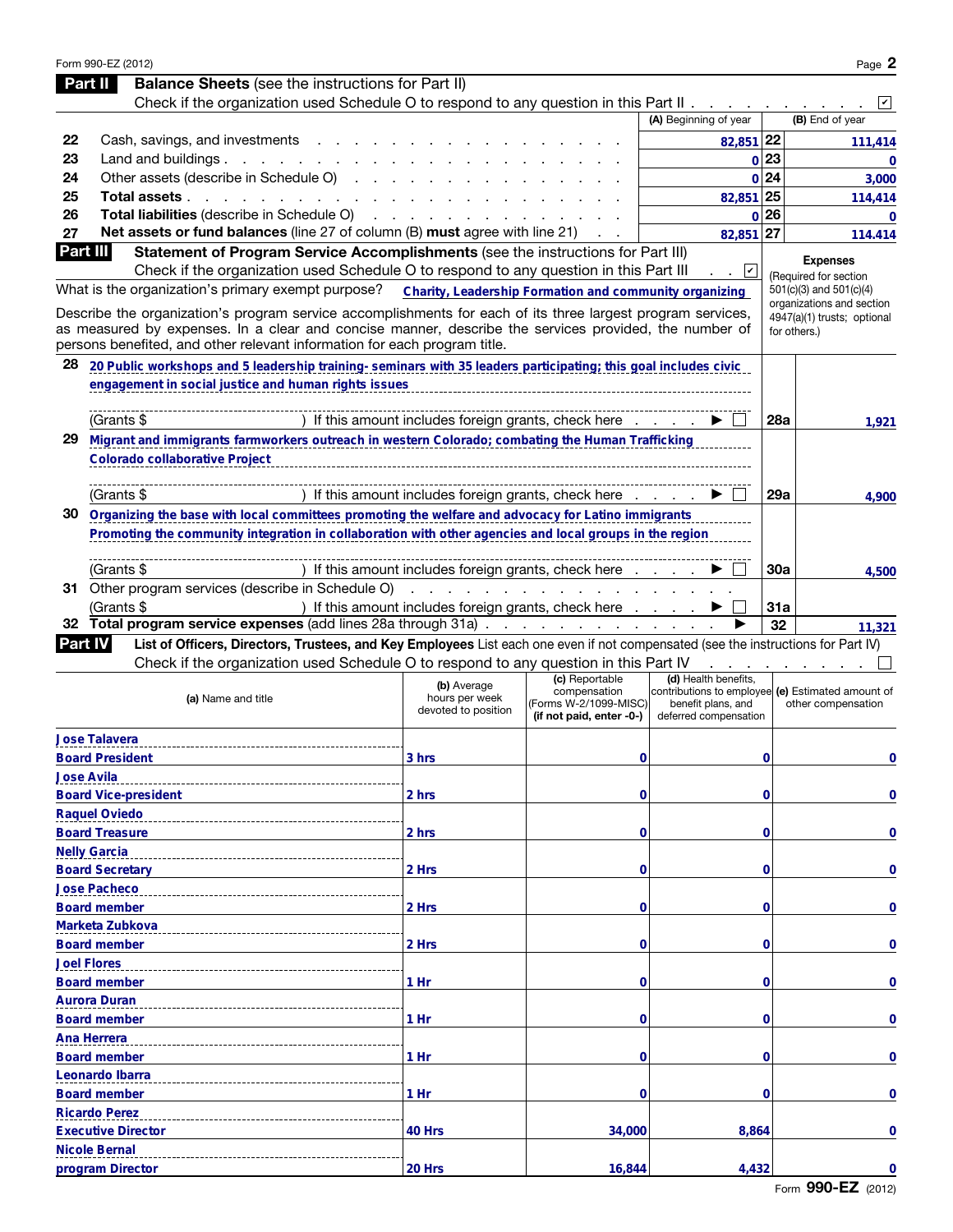|                   | Form 990-EZ (2012)                                                                                                                                                                                                                                                                                                                                                                                                |                        |      | Page 3            |
|-------------------|-------------------------------------------------------------------------------------------------------------------------------------------------------------------------------------------------------------------------------------------------------------------------------------------------------------------------------------------------------------------------------------------------------------------|------------------------|------|-------------------|
| Part V            | Other Information (Note the Schedule A and personal benefit contract statement requirements in the<br>instructions for Part V) Check if the organization used Schedule O to respond to any question in this Part V                                                                                                                                                                                                |                        |      |                   |
| 33                | Did the organization engage in any significant activity not previously reported to the IRS? If "Yes," provide a                                                                                                                                                                                                                                                                                                   | 33                     | Yes  | No<br>V           |
| 34                | Were any significant changes made to the organizing or governing documents? If "Yes," attach a conformed<br>copy of the amended documents if they reflect a change to the organization's name. Otherwise, explain the<br>change on Schedule O (see instructions)<br>.                                                                                                                                             | 34                     |      | V                 |
| 35a               | Did the organization have unrelated business gross income of \$1,000 or more during the year from business<br>activities (such as those reported on lines 2, 6a, and 7a, among others)?                                                                                                                                                                                                                           | 35a                    |      | V                 |
| b<br>C            | If "Yes," to line 35a, has the organization filed a Form 990-T for the year? If "No," provide an explanation in Schedule O<br>Was the organization a section 501(c)(4), 501(c)(5), or 501(c)(6) organization subject to section 6033(e) notice,<br>reporting, and proxy tax requirements during the year? If "Yes," complete Schedule C, Part III                                                                 | 35b<br>35 <sub>c</sub> |      |                   |
| 36                | Did the organization undergo a liquidation, dissolution, termination, or significant disposition of net assets<br>during the year? If "Yes," complete applicable parts of Schedule N<br>and a straight and a straight and                                                                                                                                                                                         | 36                     |      | V                 |
| 37a<br>b          | Enter amount of political expenditures, direct or indirect, as described in the instructions $\blacktriangleright$   37a                                                                                                                                                                                                                                                                                          | 37 <sub>b</sub>        |      | V                 |
| 38a               | Did the organization borrow from, or make any loans to, any officer, director, trustee, or key employee or were<br>any such loans made in a prior year and still outstanding at the end of the tax year covered by this return?                                                                                                                                                                                   | 38a                    |      | V                 |
| b<br>39<br>а<br>b | If "Yes," complete Schedule L, Part II and enter the total amount involved<br>38 <sub>b</sub><br>Section 501(c)(7) organizations. Enter:<br>Initiation fees and capital contributions included on line 9<br>39a<br>Gross receipts, included on line 9, for public use of club facilities<br>39 <sub>b</sub>                                                                                                       |                        |      |                   |
| 40a               | Section 501(c)(3) organizations. Enter amount of tax imposed on the organization during the year under:<br>section 4911 ▶<br>; section $4912 \blacktriangleright$<br>; section 4955 $\blacktriangleright$                                                                                                                                                                                                         |                        |      |                   |
| b                 | Section 501(c)(3) and 501(c)(4) organizations. Did the organization engage in any section 4958 excess benefit<br>transaction during the year, or did it engage in an excess benefit transaction in a prior year that has not been<br>reported on any of its prior Forms 990 or 990-EZ? If "Yes," complete Schedule L, Part I.                                                                                     | 40 <sub>b</sub>        |      | V                 |
| C<br>d            | Section $501(c)(3)$ and $501(c)(4)$ organizations. Enter amount of tax imposed on<br>organization managers or disqualified persons during the year under sections 4912,<br>Section 501(c)(3) and 501(c)(4) organizations. Enter amount of tax on line 40c                                                                                                                                                         |                        |      |                   |
| е                 | reimbursed by the organization resources and resources and resources in the set of the original resources in the set of the set of the set of the set of the set of the set of the set of the set of the set of the set of the<br>All organizations. At any time during the tax year, was the organization a party to a prohibited tax shelter                                                                    | 40e                    |      |                   |
| 41                | List the states with which a copy of this return is filed >                                                                                                                                                                                                                                                                                                                                                       |                        |      |                   |
| 42a               | The organization's books are in care of ▶ Wendy Williams, Immaculate Heart of Mary<br>Telephone no. ▶<br>Located at ▶ 790 26 1/2 Rd, Grand Junction, CO 81506<br>$ZIP + 4$                                                                                                                                                                                                                                        | 970.242.6121           | 8350 |                   |
|                   | $\mathbf{b}$ At any time during the calendar year, did the organization have an interest in or a signature or other authority over                                                                                                                                                                                                                                                                                |                        | Yes  | No                |
|                   | a financial account in a foreign country (such as a bank account, securities account, or other financial account)?                                                                                                                                                                                                                                                                                                | 42b                    |      | V                 |
|                   | If "Yes," enter the name of the foreign country: ▶<br>See the instructions for exceptions and filing requirements for Form TD F 90-22.1, Report of Foreign Bank<br>and Financial Accounts.                                                                                                                                                                                                                        |                        |      |                   |
|                   | At any time during the calendar year, did the organization maintain an office outside the U.S.?<br>If "Yes," enter the name of the foreign country: ▶                                                                                                                                                                                                                                                             | 42c                    |      |                   |
| 43                | Section 4947(a)(1) nonexempt charitable trusts filing Form 990-EZ in lieu of Form 1041-Check here<br>and enter the amount of tax-exempt interest received or accrued during the tax year $\ldots$<br>43                                                                                                                                                                                                           |                        |      |                   |
| 44a               | Did the organization maintain any donor advised funds during the year? If "Yes," Form 990 must be<br>and a series of the contract of the contract of the contract of the contract of the contract of the contract of                                                                                                                                                                                              |                        | Yes  | No                |
| b                 | completed instead of Form 990-EZ<br>Did the organization operate one or more hospital facilities during the year? If "Yes," Form 990 must be<br>completed instead of Form 990-EZ<br>and a construction of the construction of the construction of the construction of the construction of the construction of the construction of the construction of the construction of the construction of the construction of | 44a                    |      | V                 |
| c                 | Did the organization receive any payments for indoor tanning services during the year?                                                                                                                                                                                                                                                                                                                            | 44b<br>44c             |      | V<br>$\checkmark$ |
| d                 | If "Yes" to line 44c, has the organization filed a Form 720 to report these payments? If "No," provide an<br>explanation in Schedule O                                                                                                                                                                                                                                                                            | 44d                    |      | V                 |
| 45а               | Did the organization have a controlled entity within the meaning of section 512(b)(13)?                                                                                                                                                                                                                                                                                                                           | 45a                    |      | V                 |
| 45b               | Did the organization receive any payment from or engage in any transaction with a controlled entity within the<br>meaning of section 512(b)(13)? If "Yes," Form 990 and Schedule R may need to be completed instead of<br>Form 990-EZ (see instructions) $\ldots$ $\ldots$ $\ldots$ $\ldots$ $\ldots$ $\ldots$ $\ldots$ $\ldots$ $\ldots$ $\ldots$ $\ldots$                                                       | 45b                    |      |                   |

Form 990-EZ (2012)